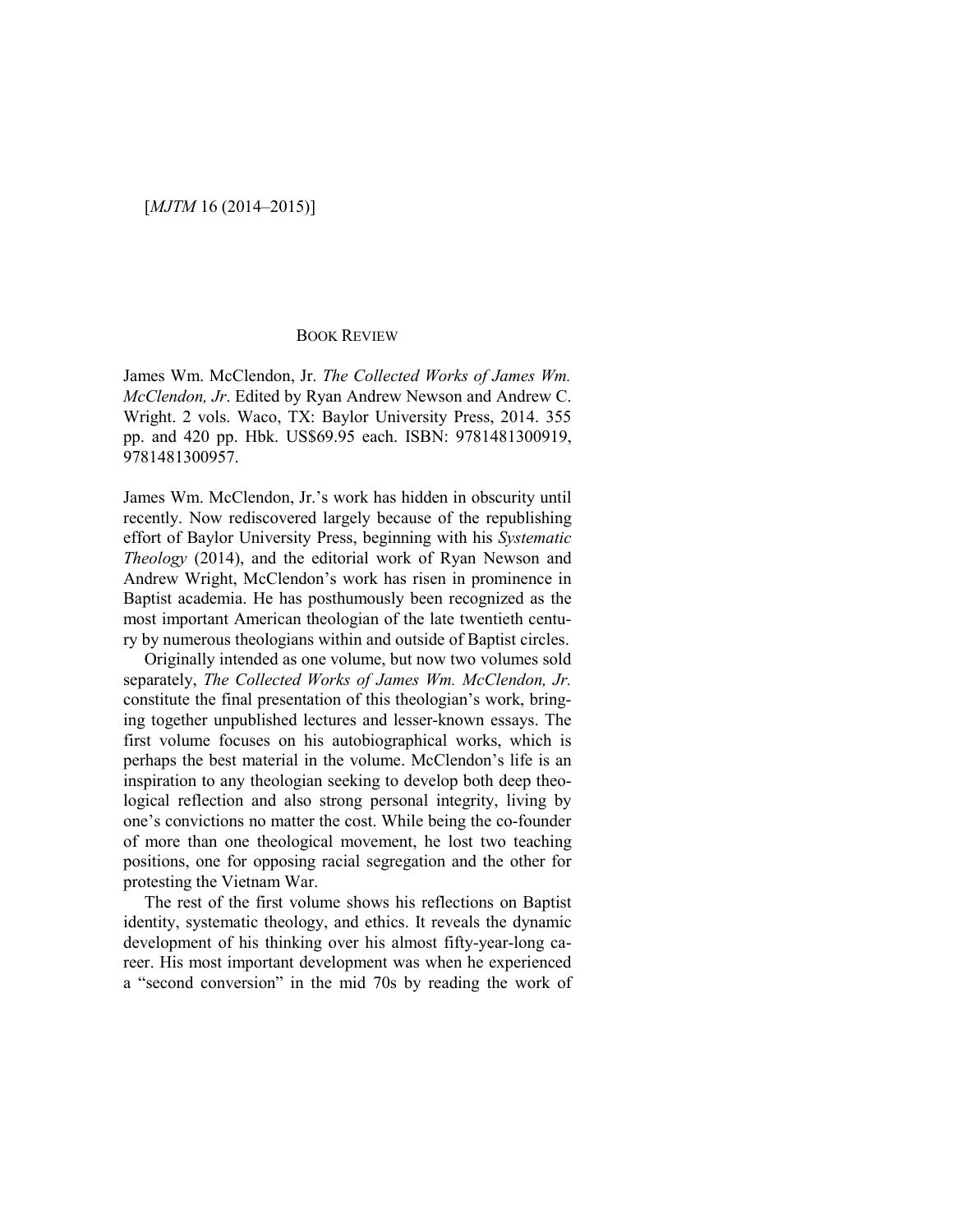## R2 *McMaster Journal of Theology and Ministry* 16

John Howard Yoder. In much of this volume he focuses on delineating a "baptist" small "b" identity that shows the productive connection between the Baptists and Anabaptists. As he does this, he reformulates different problematic doctrines with remarkable originality: creation, sin, atonement, death and resurrection, the Trinity, the sacraments, the nature and interpretation of Scripture, eschatology, pacifism, forgiveness, ecumenism, catholicity, and Judaism and Old Testament Law. On every one of these topics the reader will find worthwhile insights that demonstrate McClendon was ahead of his time and in many ways still is.

The second volume contains his more philosophically-minded essays. McClendon distinguished himself in the late 60s as one of the first theologians sensitive to postmodernism. His essays on the role of theological language and epistemology predate the current interest in postmodernism in North American theology by several decades and still contain sharp analyses and applications. McClendon navigates the differences between Anglo-American and Continental postmodernism better than many theologians even today. Philosophical theologians will find relevant engagements with philosophers such as Wittgenstein, Austin, Rorty, and Fish.

Also early on, alongside Stanley Hauerwas, McClendon published essays on the role of narrative in ethical character, making him a neglected early developer in the now-predominant postliberal school of narrative theology. McClendon wrote on theology functioning like grammar over a decade before the landmark work *The Nature of Doctrine* (Louisville, KY: Westminster John Knox, 1984) by George Lindbeck. While Hauerwas has achieved vast recognition today for his numerous books on ethics, McClendon was never as prolific, only completing the third volume of his *Systematic Theology* (twenty years in the making), just before his death in 2000. Nevertheless his work is perhaps the most productive example of the school. Among his most innovative notions are his "three strand" approach to thinking about ethics, where all ethical problems interrelate to bodily, social, and anastaic (resurrection) dimensions of action; his "baptist vision" of typological reading deploys literary tropes